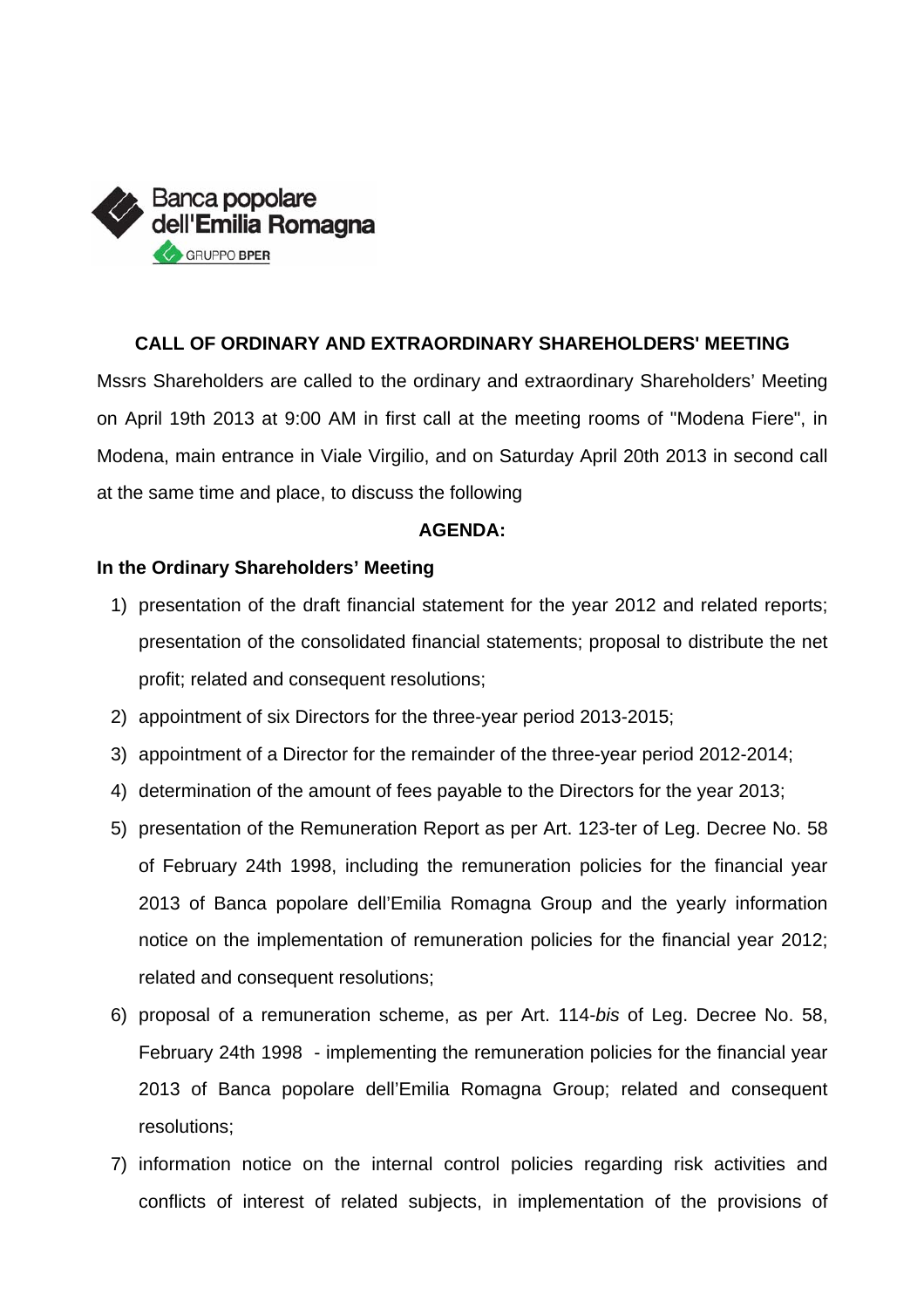Circular letter No.263 of the Bank of Italy.

## **In the Extraordinary Shareholders' Meeting**

1) proposal to change Articles 6, 8, 10, 23, 24, 27, 29, 30, 31, 32, 33, 34, 42, 43, 44, 46, 50 of the Articles of Association and to introduce of a new Article, No. 44-*bis*  and to number the Articles' subsections; related and consequent resolutions.

Pursuant to Art. 143-*bis*, subsection 1 lett. c) of Consob Regulation no.11971/1999 and of Art. 24, subsection 9 of the Articles of Association, during the Shareholders' Meeting and without the need to attend in person or by proxy at the meeting venue of "Modena Fiere", the Shareholders who so desire may exercise a secret ballot on the matters addressed in points 2) and 3) of the Agenda, in the Ordinary Session, by using electronic means, with the formal methods indicated *below*. For this purpose, the Shareholders may go to the "voting centres" at the rooms specially set up: in Modena, Viale Virgilio 52/i – 52/l; in Avellino, Collina Liguorini, at Centro Direzionale Banca della Campania; in Lamezia Terme (CZ), Zona Industriale – Area ex Sir – Comparto 15, at Fondazione di Ricerca Internazionale Mediterranea Terina. The presence and assistance of clerks will be ensured at the "Voting centres".

**\*\*\*\*\*\*\*** 

## **Notices**

### **1) Procedures for taking part and voting in the Shareholders' Meeting**

The Shareholders shall be entitled to attend the Shareholders' Meeting and exercise their right to vote even at the "Voting Centres", and limited to the secret ballot under points 2) and 3) on the agenda during the Ordinary session - if they have been registered in the stock ledger for at least ninety days and if they duly received the relevant notice issued by the authorised intermediary before the Shareholders' Meeting pertaining to the individual call commences. The Shareholders must therefore ask the intermediaries with whom the shares are registered to send the required notice.

Those Shareholders of shares not yet dematerialised must deliver their share certificates to an approved intermediary beforehand, in time for them to be entered into the centralised management system following the dematerialisation procedure.

## **2) Integrations to the Agenda**

Within ten days from publication of the meeting call notice, a number of no fewer than one fortieth of the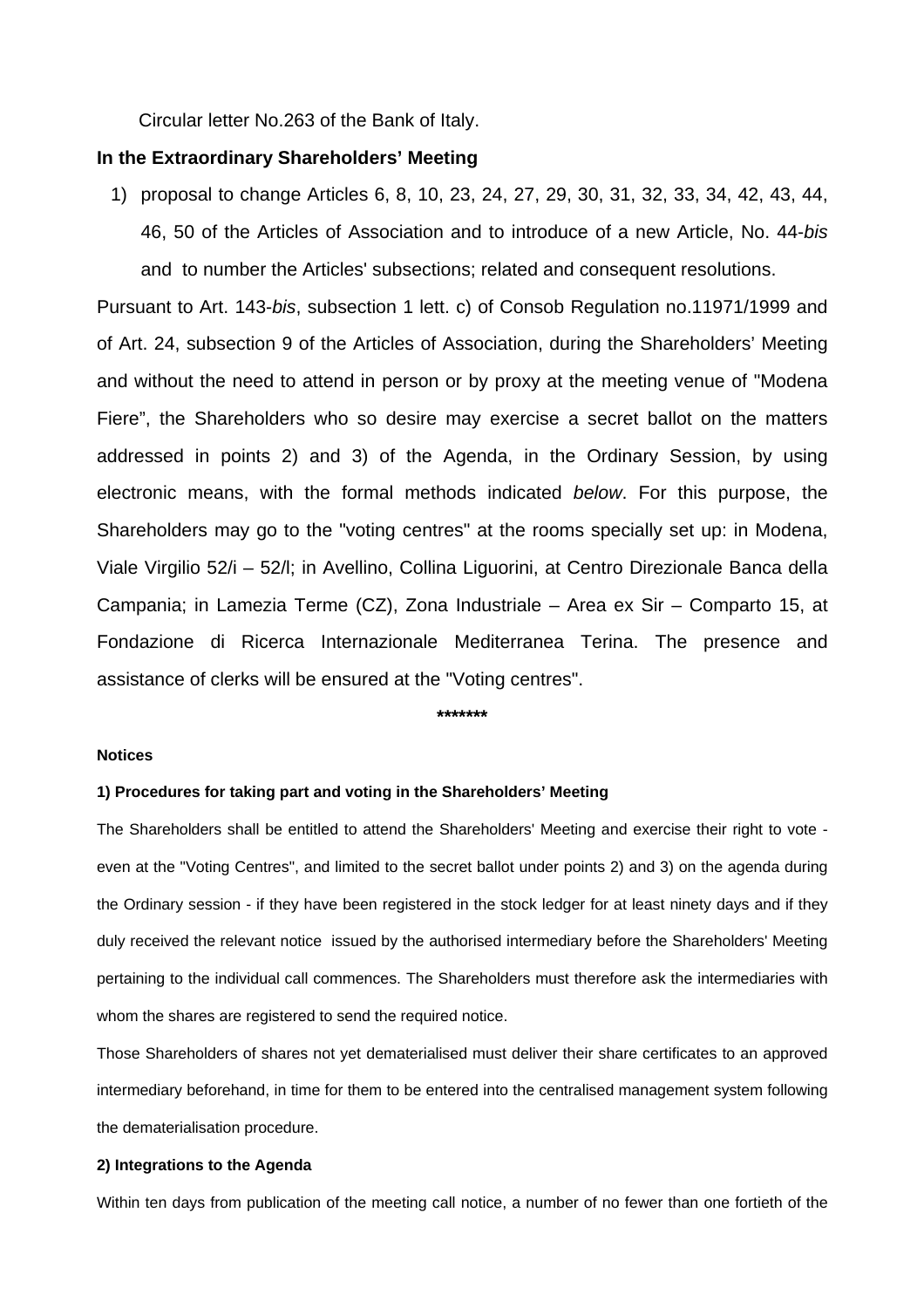Shareholders entitled to vote on the date of the request may request integrations to the Agenda, stating in any such requests the additional matters they propose, or submit proposals for resolutions on matters already on the Agenda.

The requests, together with the certification documenting the right to participate, may be submitted in writing to the registered office of Banca popolare dell'Emilia Romagna (hereinafter also referred to as "Bank") – Servizio Segreteria Generale, Via San Carlo 8/20, 41121 Modena (Italy), from Monday to Friday from 9:00 AM until 5:00 PM or by registered letter with return receipt to the same address or certified email (PEC) to the address bper@pec.gruppobper.it..

The signature of each applicant Shareholder must be authenticated by the Company's Attorneys, by intermediaries approved to keep the accounts on which the financial instruments are recorded or by Notary Publics, in respect of the requirements strictly necessary for identifying the applicants.

"Company Attorneys" shall mean, also hereinafter, those who persons who are empowered to authenticate signatures by special power of attorney with deed issued and certified by Mr Aldo Barbati, Notary Public in Modena; specifically, this power has been assigned to the direct employees of both Banca popolare dell'Emilia Romagna and of the banks of the BPER Group (except for the subsidiary Cassa di Risparmio di Bra), who hold positions as Executive or Branch Manager and Deputy Manager, irrespective of the grade attributed. Therefore Shareholder are entitled to go to any branch of Banca popolare dell'Emilia Romagna and the Banks of the Group, except for the subsidiary Cassa di Risparmio di Bra. Like the Notary Publics, the Company Attorneys, who are direct employees of Banca popolare dell'Emilia Romagna, will be entitled to authenticate the signatures of the Shareholders who have deposited their shares both with Banca popolare dell'Emilia Romagna or with other banks (even not belonging to the Group) and with other authorised companies. The Company Attorneys, who are direct employees of the Group's Banks as well as the officers of the banks and authorised companies not within Group, may only instead authenticate the signatures of Shareholders who have shares deposited with them.

The Shareholders who request integrations shall draw up a report stating the reason for the resolution proposals on the new matters they propose to be addressed, or the reason for the additional resolution proposals submitted on matters already on the Agenda.

The report shall be sent to the Bank with the same formal methods indicated above, within the terms provided for by applicable legislation.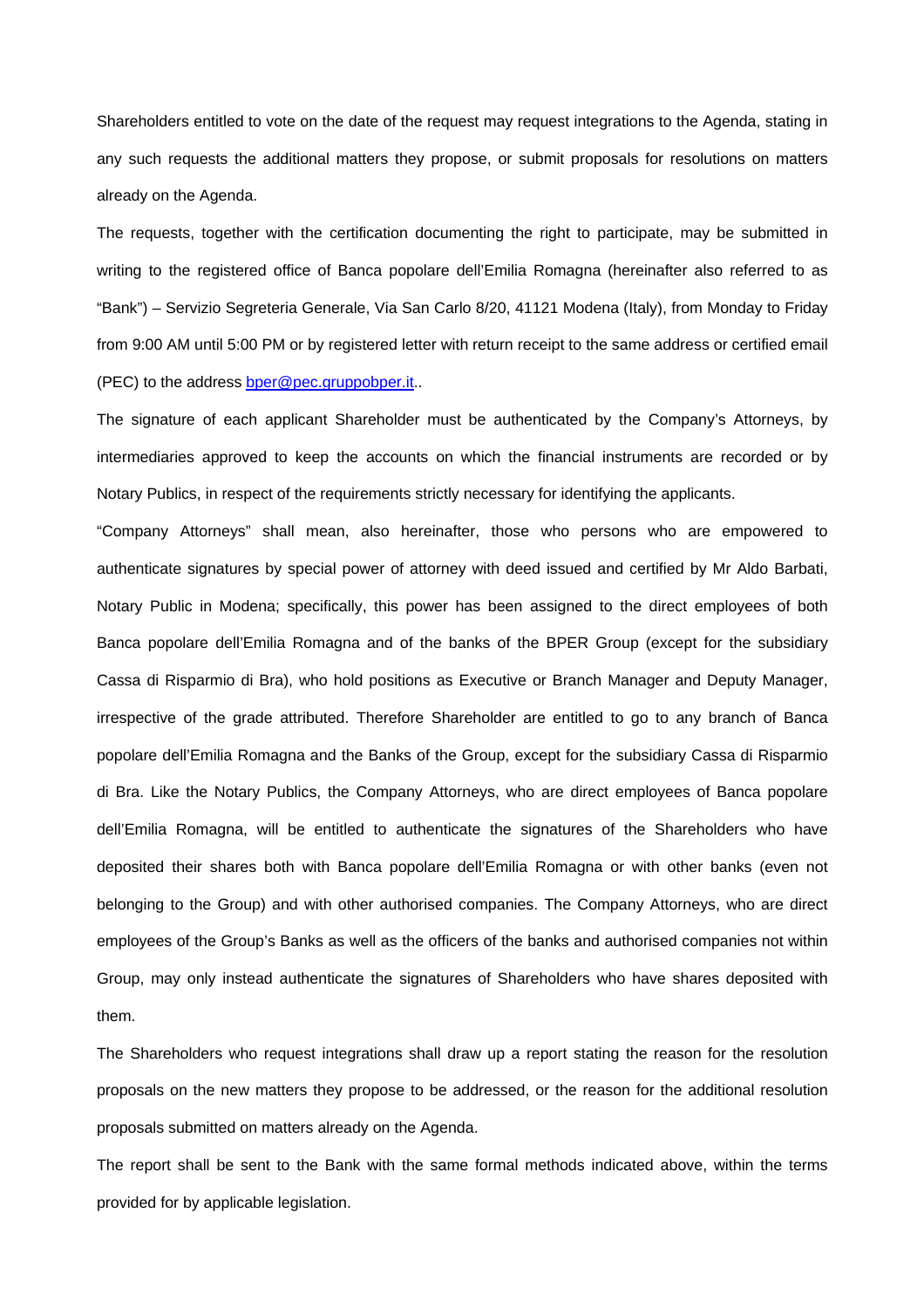Integrations to the Agenda are not allowed for matters on which the Meeting legally decides on proposals from the Board of Directors or on the basis of a plan or a report drawn up by the latter, other than those indicated in article 125-*ter*, subsection 1 of Legislative Decree No. 58 of February 24th 1998 (hereinafter also "TUF").

#### **3) Voting by proxy**

The Shareholders entitled to take part in the Meeting and having the right to vote - also in the "Voting centres", limited to the secret ballot under points 2) and 3) in the Agenda in the Ordinary Shareholders' Meeting - and subject to incompatibility and/or limitations provided for by the Law and by the Articles of Association, can be represented by written proxy. A proxy form is available at the Bank's registered office and branches, and on its official website – www.bper.it – under the "Governance" section – Corporate Bodies - Shareholders' Meeting.

The proxy must explicitly state the name of the proxy holder and the signature of the delegating party must be authenticated by Company attorneys, intermediaries qualified to keep the accounts on which the financial instruments are recorded or Notary Publics.

Please be reminded that each Shareholder cannot represent more than four other Shareholders by proxy, except for those cases of legal representation.

The Shareholders who so desire may notify the proxy to the Bank before the Shareholders' Meeting by registered letter with notice of receipt, to be sent to the address Banca popolare dell'Emilia Romagna, Servizio Segreteria Generale in Via San Carlo 8/20, 41121 Modena, or by certified e-mail (PEC) to the address bper@pec.gruppobper.it, stating in the subject line the wording "Assemblea 2013 – notifica delega" ("Shareholders' Meeting 2013 - proxy notice"). Shareholders who opt for this solution shall ensure the Bank be notified by 5:00 PM of April 18th 2013.

The original proxy or - if the Shareholder notified in advance - the documentation confirming the proxy notice has reached the Bank according to the correct terms and formalities, must be delivered at first entrance to the Meeting or at the "Voting centres".

#### **4) Voting by electronic means**

Voting on points 2) and 3) of the Agenda in the Ordinary Shareholders' Meeting shall take place as a secret ballot, as provided for by Art. 27 of the Articles of Association, both at the Meeting and at the "Voting centres", by showing the personalised *badge* delivered on entry.

Specifically, at the "voting centres", pursuant to Art. 143-*bis*, subsection 1 lett. c) of Consob Regulation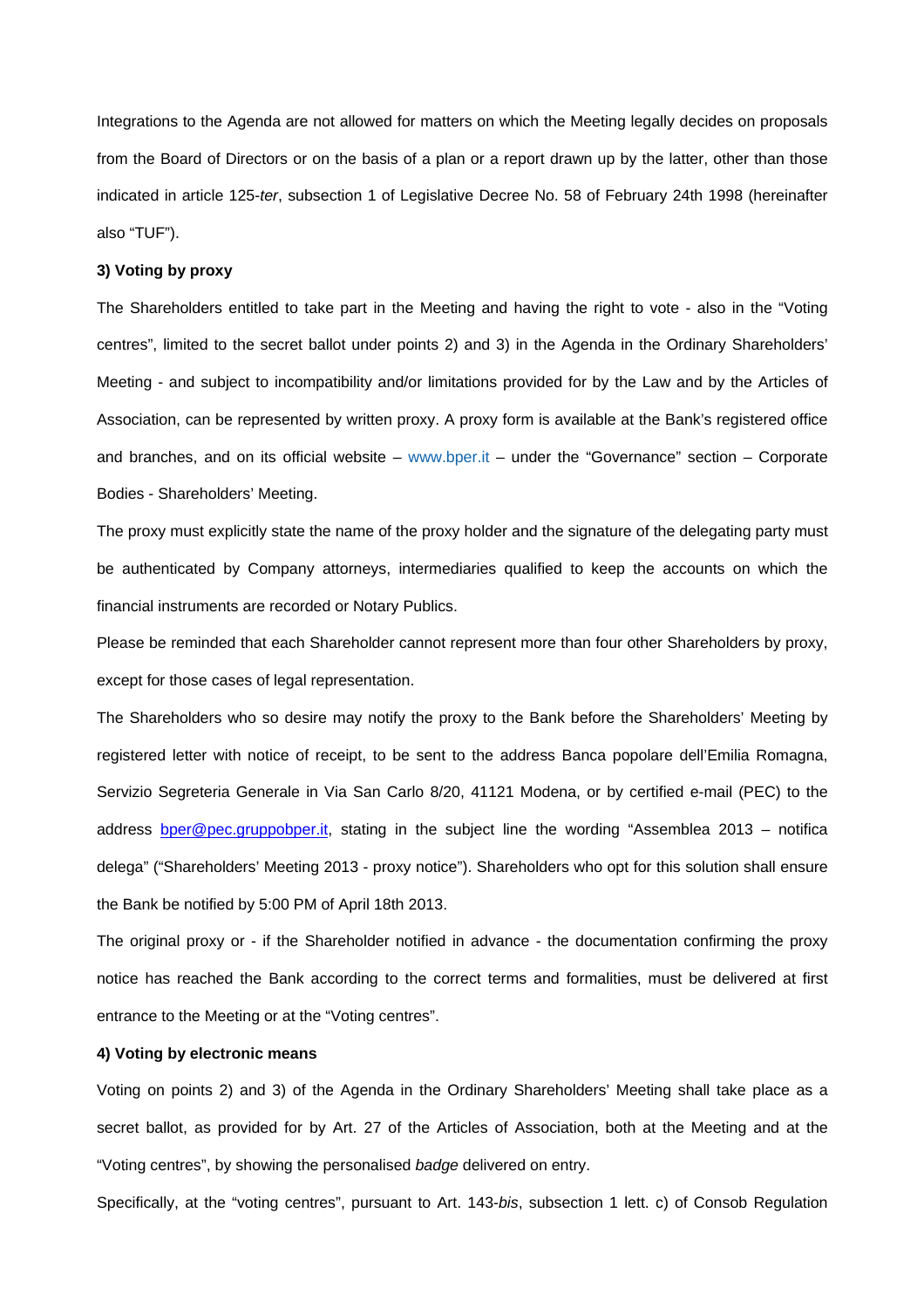no.11971/1999 and of Art. 24, subsection 9 of the Articles of Association, during the Meeting, the Shareholders who so desire may exercise a secret vote by electronic means.

The delegated staff at the Meeting and at the "Voting centres" will ensure identification of the subjects entitled to the voting right.

The ballots will take place by interactive *touchscreen* video terminals inside cabins, aimed at assuring both communication security and privacy.

#### **5) Illustrative reports and resolution proposals**

As provided for by applicable legislation, the following documentation will be made available at the registered office, at the Italian Stock Exchange "Borsa Italiana S.p.A.", and on the website of the Bank www.bper.it – Governance Section– Corporate Bodies - Shareholders' Meeting:

- no later than on the first business day after the meeting call is decided, the report on the amendments to the Articles of Association as per Art. 72 of Consob Regulation No.11971/1999;
- before the term of publication of the Meeting call notice, the information document on the remuneration scheme as per Art. 114-bis of Legislative Decree No. 58 of February 24th 1998, as well as the documents and reports on the items on the Agenda for which the term of publication is not provided for by other law provisions;
- at least twenty-one days before the Shareholders' Meeting date at first call, the lists of the candidates submitted for appointment of the six members of the Board of Directors and the others reports and documents provided for by applicable legislation concerning the items on the Agenda.

The Shareholders are entitled to examine the above-listed documents and obtain a copy of them at their expense.

#### **6) Presentation of the lists for appointment of the six Directors**

As regards item 2) on the agenda for the Ordinary Shareholders' Meeting, the Shareholders are entitled to present lists of candidates within the terms and with the procedures set forth by applicable legislaton and by the Articles of Association.

To this end, a document has been made available to the public on the Bank's website www.bper.it – Governance section – Corporate Bodies - Shareholders' Meeting - providing information on the operating formalities.

Please remember that, in observance of the requirements of the Bank of Italy memorandum dated January 11<sup>th</sup> 2012 *"Application of the supervisory regulations on corporate governance and organization",*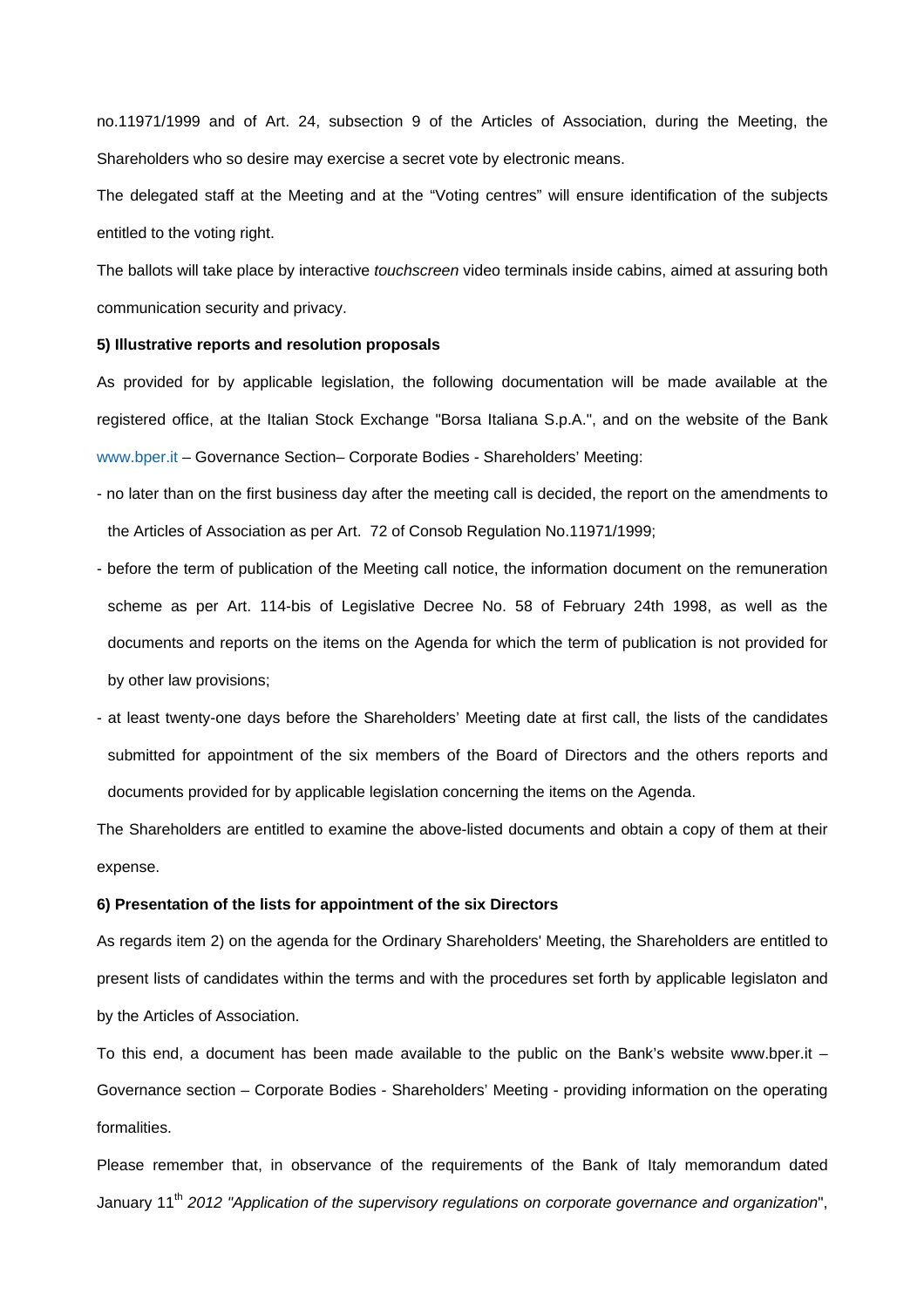it is advisable that the report on the personal and professional characteristics of each candidate to the office of Director of the Board- to be filed in conformity with Art. 31, subsection 2, letter e) (ii) of the Articles of Association at the same time the lists are presented - include a resume for the purpose of identifying for which theoretical profile each of the candidates proves to be eligible, following the instructions on the optimum quali-quantitative composition provided by the Board of Directors in the document "Optimum quali-quantitative composition of the Board of Directors", published on the Bank's website – www.bper.it - Governance Section – Corporate Bodies – Shareholders' meeting.

Please be reminded that:

- the list must indicate a number of candidates equal to that of the Directors to be elected;
- the candidates must be ordered progressively by number and at least two, specifically indicated, must possess the requirements of independence established for the Auditors by Art. 148, subsection 3 of Legislative Decree No. 58 of February 24th 1998, as well as any other applicable law prescriptions;
- each candidate may apply for only one list, under penalty of non-eligibility;
- together with the list, the presenting Shareholders shall deposit the following at the Company's registered office: (i) assurances with which the individual candidates accept their candidacy and state, under their own responsibility, that they are neither ineligible nor incompatible, that they possess requisites for the position as per the Articles of Association and current legislation, and, as appropriate, that they meet the requirements of independence; (ii) full information on the personal and professional characteristics of each candidate, stating the assignments of administration and control held in other companies; (iii) information regarding the identity of the presenting Shareholders, stating their shareholdings, confirmed in such manner as provided for under current Legislation;
- the signing of the list by the presenting Shareholders must be authenticated by the Company's Attorneys, by intermediaries approved to keep the accounts on which the financial instruments are recorded, or by Notary Publics;
- Shareholders may submit only one list of candidates each; in the event of non-compliance, their indications will not be taken account of in any of the lists;
- due to the amendments introduced to Art. 135 TUF by Art. 3 of Legislative Decree no. 91 of 18.6.2012 and to Art. 147-ter TUF by Legislative Decree no. 179 of 18.10.2012 coordinated with